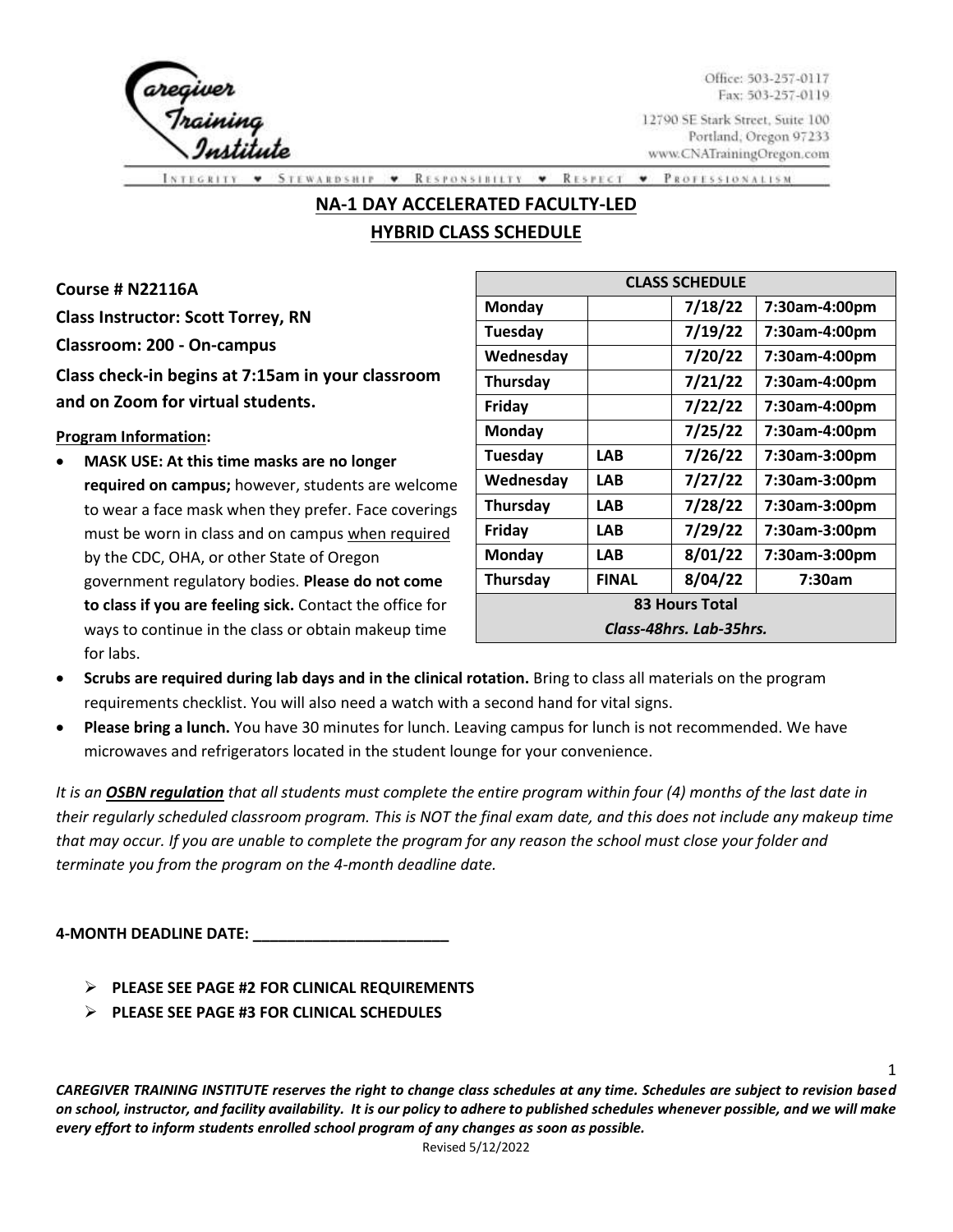

Office: 503-257-0117 Fax: 503-257-0119

2

12790 SE Stark Street, Suite 100 Portland, Oregon 97233 www.CNATrainingOregon.com

**STEWARDSHIP** RESPONSIBILTY • RESPECT • PROFESSIONALISM.  $\pmb{\mathrm{v}}$ 

## **PLEASE READ ALL INFO FOR SUCCESSFUL CLINICAL EXPERIENCE**

#### **CLINICAL REQUIRED ITEMS:**

It is the policy of Caregiver Training Institute that **ANY REQUIRED CLINICAL IMMUNIZATION DOCUMENTATION** for students in the **NA-1 and MA Programs** must be received by the school business office *by the first day of labs,* **or the students will be removed from their scheduled clinical rotation and moved to a wait list to go into the clinical setting.**

#### **The clinical required items are as follows:**

- **Substance Abuse Screening: \$60** *Drug screening ONLY AVAILABLE through the school's service provider.*
- **AHA BLS CPR Card:** *Sign-up for CPR class at the school or submit a current AHA BLS CPR card to business office.*  o **\$70/AHA BLS CPR** *Class (If you do not have a current AHA CPR BLS card you must sign up for a CPR class during your registration process*.)
	- o **CPR classes scheduled through the school must be completed prior to the beginning of the student's clinical rotation.**
- **COVID-19 VACCINATION REQUIREMENT**: Only FULLY VACCINATED students (*14 days past last required dose*) will be allowed into clinical rotations.
- **TB (Tuberculosis) Negative test results documentation.** Students may provide a copy of a current QuantiFERON Gold blood test, T-SPOT blood test, TB Skin Test (PPD), and/or current Chest X-ray for TB documentation, from their physician, a current or former employer, or another source.

#### **Clinical Information - First Day:**

- **Please meet the instructors at the facility in the front reception area on the first day of clinical. DO NOT BE LATE.**
- After the first day, you will meet in the designated area in the facility that is set up for students.
- **Please pay attention to parking at the building.** You must park where the facility requests, you may be asked to leave for the day, and you may not be allowed to return if you do not follow the facility.
- **Please wear scrubs, bring your stethoscope, BP cuff and gait belt, and your name badge.** It is a federal law that you must wear the name badge at all times when you are in the facility.
- **Please bring a lunch.** You will have 30 mins only for a lunch break. There may not be a refrigerator available. Bringing food in an insulated lunch bag is advised. You should not plan to go out for food while in clinical.
- **Clinical schedules are dependent upon instructor and facility availability** and a maximum of 10 students only will be scheduled for a clinical rotation.
- **Please read and review the section in OSBN Div. 63 of your yellow handbook titled:** *Conduct Unbecoming of a Nursing Assistant* **before going to the clinical setting.**

#### **Program Completion Information:**

*Upon completion of the program the student will be issued a certificate of training from the school. Per OSBN regulations we have 10 BUSINESS days to issue it. We are not open at this time on Wednesdays. We are also not open on holidays and at times the day before and/or the day after. Our office/holiday closures are posted on the website. You will be notified by email when the certificate is ready to be picked up. Your certificate, application to test, and payment for testing will be submitted online to the OSBN. The OSBN will notify you by email when you may schedule your fingerprints and your state board exam. A link for fingerprint scheduling is in the email from the OSBN. We are a regional testing site.* 

*CAREGIVER TRAINING INSTITUTE reserves the right to change class schedules at any time. Schedules are subject to revision based on school, instructor, and facility availability. It is our policy to adhere to published schedules whenever possible, and we will make every effort to inform students enrolled school program of any changes as soon as possible.* 

Revised 5/12/2022